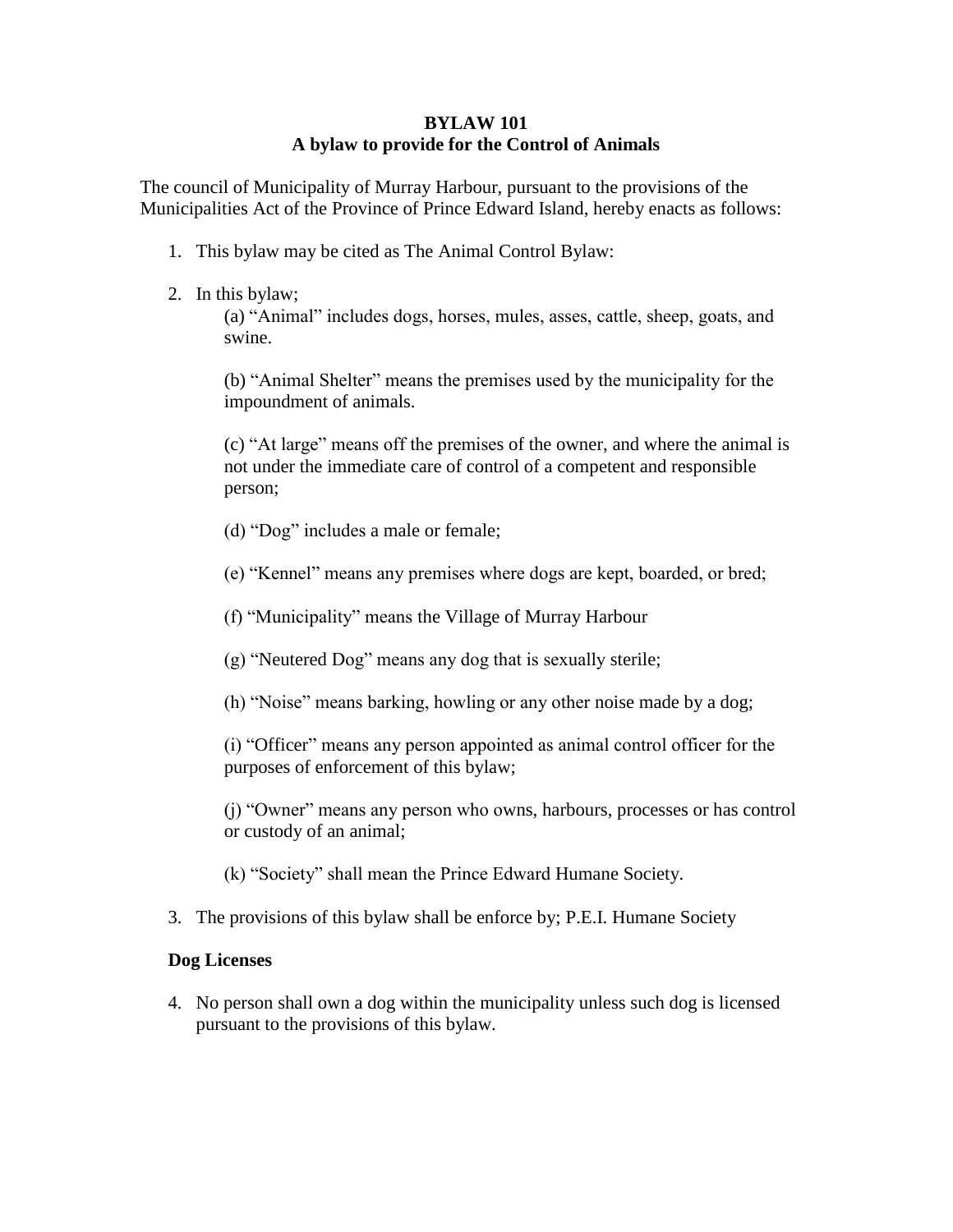- 5. (1) Every owner of a dog shall apply for a dog license and pay the license fee in accordance with the following schedule: (a) Neutered Dog  $$ 5.00$  per year
	- (b) Unneutered Dog  $$ 10.00$  per year
- 6. Every owner of a dog shall provide the municipality the following information with each application for a dog license, and issue of a dog license tag;
	- a) Owner's name, address and phone number;
	- b) Name, breed, and description and sex of the dog to be licensed;
	- c) Such other information as may be required by the municipality
	- d) Such other information as may be required by the municipality;
- 7. For the purpose of Section 5, a dog shall not be licensed as a neutered dog unless the applicant shall provide a certificate acceptable to the municipality certifying that such dog is sexually sterile.
- 8. Every license issued under this bylaw shall be effective from the date of issue to 1 year.
- 9. License and dog license tags issued under this bylaw shall not be transferable from one dog to anther, and no refund shall be made on any license fee because of the death or disposal of the dog or upon the owner's leaving the municipality before the expiration of the license period.
- 10. Every owner shall keep the license tag issued securely fastened to a choke chain, collar, or harness worn by the dog to which it is issued at all times.
- 11. No person, three than the owner of a veterinary clinic shall own or be permitted to won more than 2 dogs at any time on land or premises occupied by their owners within the municipality. There shall be a maximum limited of two dogs per household.

#### **GENERAL PROVISIONS**

12. No owner of an animal shall permit such animal to be at large and where such animal is found at large, it shall be deemed to be so with the consent of the owner.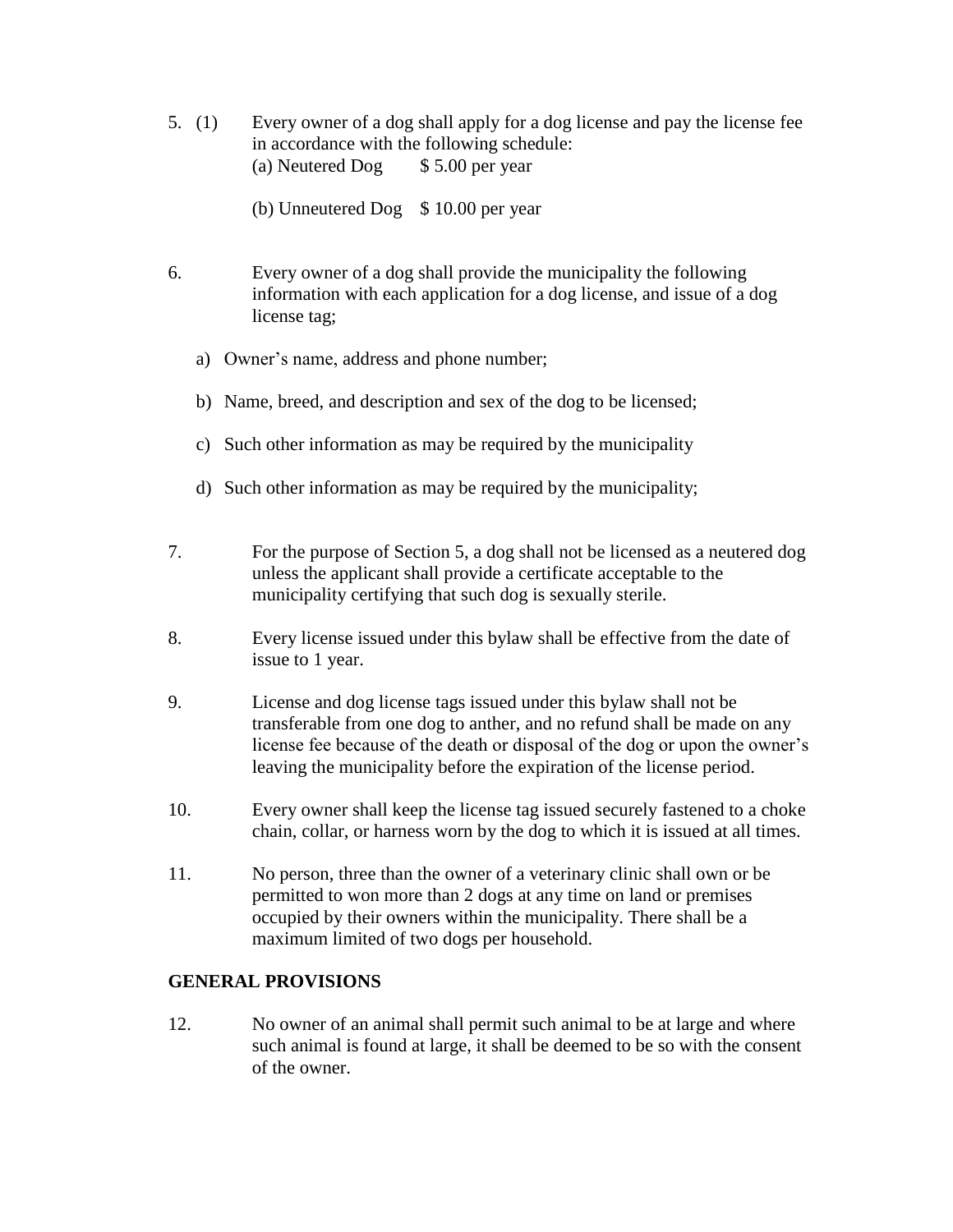- 13. (1) Every owner of a female dog in heat shall confine such dog within a building or other secure enclosure on the owner's property, in a manner as to prevent the dog from coming into contact with a male dog. Such confinement shall continue for the whole period the dog is in heat, except that such dog may be released for confinement for intentional breeding.
- 13. (2) An officer may seize any female dog in heat and not confined as required by subsection (1), and may thereupon impound such dog in the Shelter;
- 14. (1) No owner of an animal shall allow such animal to become a nuisance;
- 14 (2) No owner of a dog shall permit such dog to make unreasonable noise or in any other manner disturb the peace or quiet of any person.
- 15 (1) No owner of an animal shall permit or allow such to damage public or private property;
- 15 (2) When public or private property is damage by any animal, it's owner shall be deemed to have failed or refused to have compiled with the requirements of subsection (1).
- 16. No person, whether or not such person is the owner of an animal which is being or has been pursued or seized shall:
	- (1) Interfere with, or attempt to obstruct as the officer in the legal execution of his duties consistent with this by law;
	- ( 2) unlock, unlatch or otherwise open any vehicle in which animals seized for impoundment have been placed so as to allow or attempt to allow any animal to escape therefrom; or
	- (3) Remove or attempt to remove any animal from the possession of an officer or any person at the time responsible for the operation of the shelter.
- 17. If any part of this bylaw shall be held void, then such provision shall be deemed serviceable, and the invalidity thereof not affect the remaining provisions of this bylaw.

### **IMPOUNDMENT**

- 18. The Municipality hereby established that the animal shelter for impounding animals shall be at the PEI Humane Society.
- 19. No text here)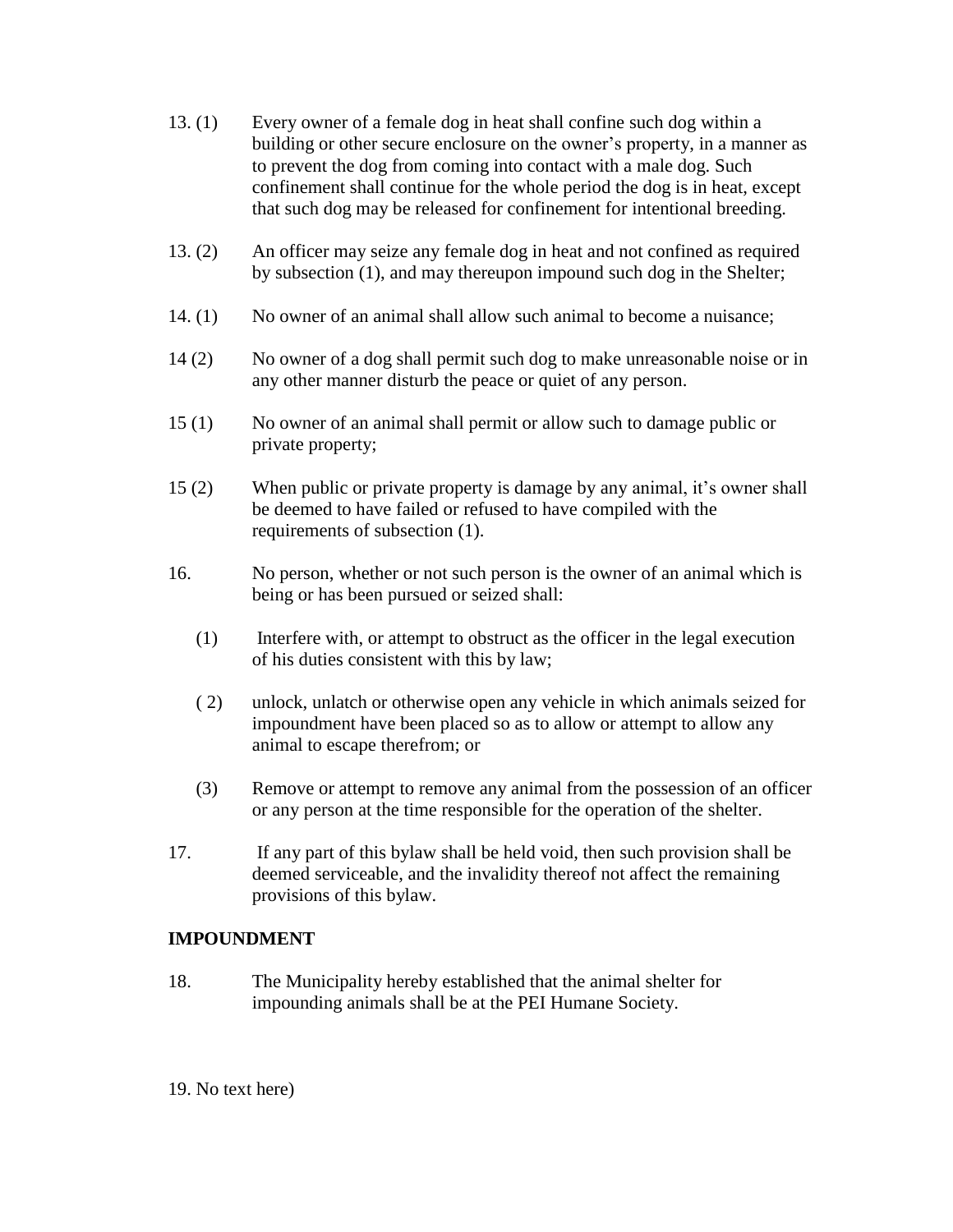- 20. (1) An officer may seize any animal that is Found at large and may impound such animal in the Animal Shelter, or if the facilities available at the Animal Shelter are unsuitable for such animal, in such other facility as in the opinion of the officer are reasonable;
- 20 (2) Where a dog wearing a current license tag is impounded the officer shall notify the owner of such impoundment where it is reasonably possible to do so, and inform the owner of the conditions under which such owner may regain custody of the dog.
- 21. No dog shall be released from impoundment unless the dog is licensed in accordance with the provisions of this bylaw.
- 22 (2) Where a dog which is not licensed in accordance with this bylaw is impounded, such dog may be recovered by the owner within 120 hours after impounded, on the payment of the sum of \$ 25.00 plus keep of \$ 15.00 for each 24 hour period of portion thereof, that such animal is in the Shelter.
- 22(3) Where an impounded dog had not been recovered by the owner in accordance with the provisions of this section, it may be disposed of in the manner prescribed by the operator of the Shelter
- 23 (1) Any animal, other than a dog, impounded under the provisions of this bylaw may be recovered by the owner on the payment of the actual cost if seizure and the impoundment together with the sum of \$ 15.00 for feed and care for each day or portion thereof that the animal shall have been impounded, an on providing a place of keeping for such animal in compliance with the provisions of this bylaw;
- 23( 2) If the owner of an animal, other than a dog, cannot on reasonable inquiry, be found, or if the owner of such animal does not recover the animal within 5 days and pay the prescribed fees and charges, the animal may be sold at Public Auction or otherwise, or may be destroyed.
- 23 (3) ( a)The proceeds of any sale of an animal, other than a dog, shall be applied firstly to the impoundment fees and charges, then to the costs of the sale, and the balance, if any, shall be paid to the owner if known,
- 23 (3) (b) Where the owner of the animal is unknown the balance of the proceeds after payment of the fees specified in subsection ( a) shall revert to, and become general revenue of the Municipality.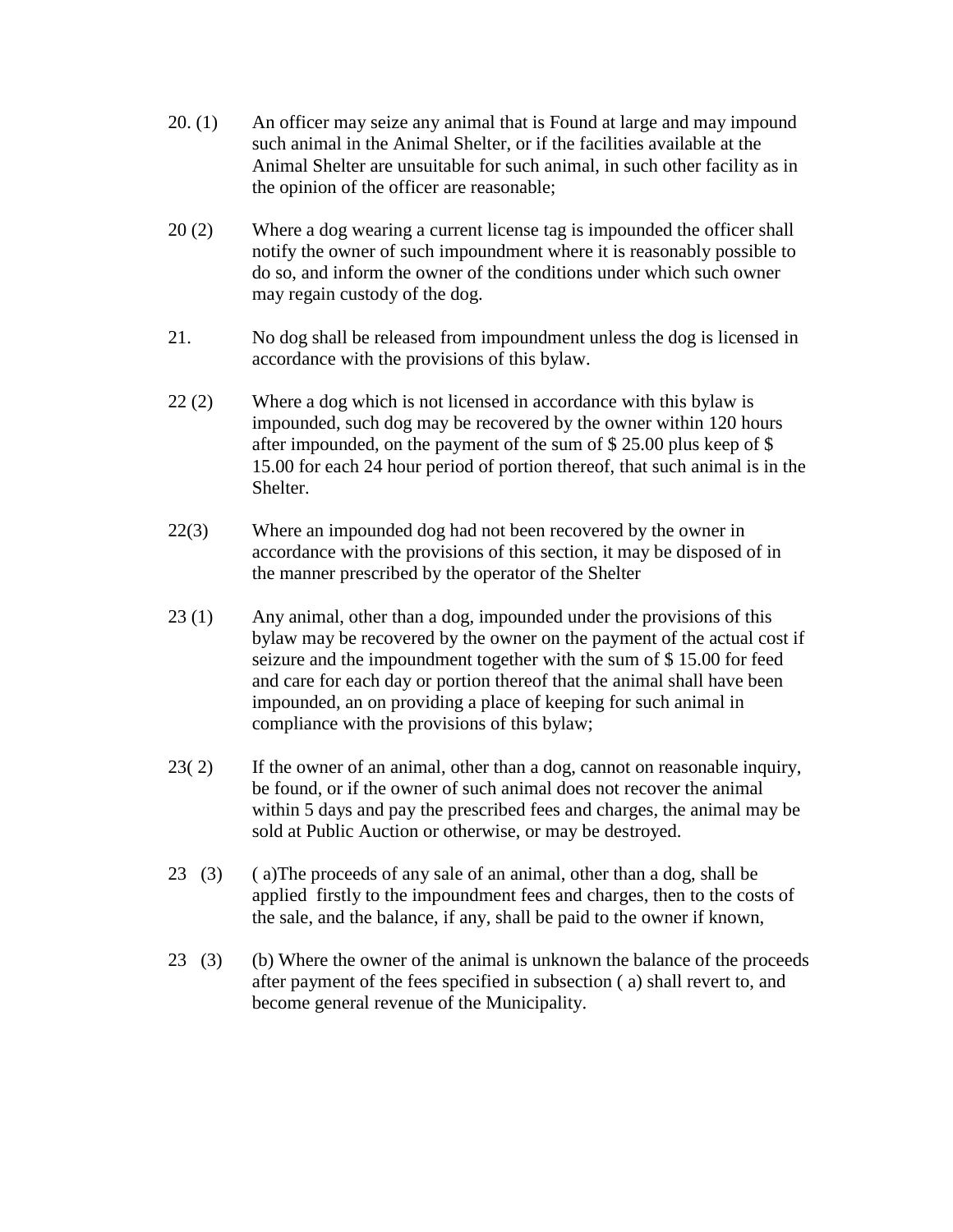- 24 (1) No person shall own a dog with a vicious temperament unless such animal be confined within a building of secure enclosure, providing that such confinement shall not re required in the case of a dog which is securely muzzled;
- 24 (2) No owner of a dog shall permit such dog to bite any person and where such dog had bitten and person it shall be deemed to have been done with the consent of the owner;
- 24. (3) For the purpose of this section, any dog that has bitten a person or persons more than two times shall be deemed to have a vicious temperament.
- 25. (1) Council of the Municipality may appoint animal control officers for the purpose of enforcing the provisions of this bylaw
- 25. (2) Council of the Municipality may enter into an agreement with the Society of the enforcement of this bylaw, and such agreement shall include;
- 25 2(a)The fee to be paid to the Society for such service; and
- 25 2(b) Specify the classification of Society employees to be appointed officers under this bylaw.

## **PENALTIES**

- 26. Every person who violated, or fails to comply with any provisions of this bylaw is guilty of an offense and liable:
	- 26. (a) for a first offence to a fine not exceeding \$ 25.00
	- 26. (b) for a second offence to a fine not exceeding \$ 50.00
	- 26. (c) for third and subsequent offence to a fine not exceeding \$ 100.00

Exclusive of costs and any other fees, charges or expenses payable under this bylaw, and in default of payment of any fines and costs, to imprisonment for a period not exceeding 3 days.

#### 27. **This bylaw shall come into full force and effect on the 1st day of February,A.D. 1989.**

# 28. **KENNEL DOG BYLAW**

- $28 1$  No persons other than holder of a kennel license or vet clinic shall own or permit to own no more than 2 dogs at any time or land or premises occupied by the owner within the village limits of Murray Harbour.
- $28 2$  the fee for the kennel license shall be \$ 100.00 paid annually.